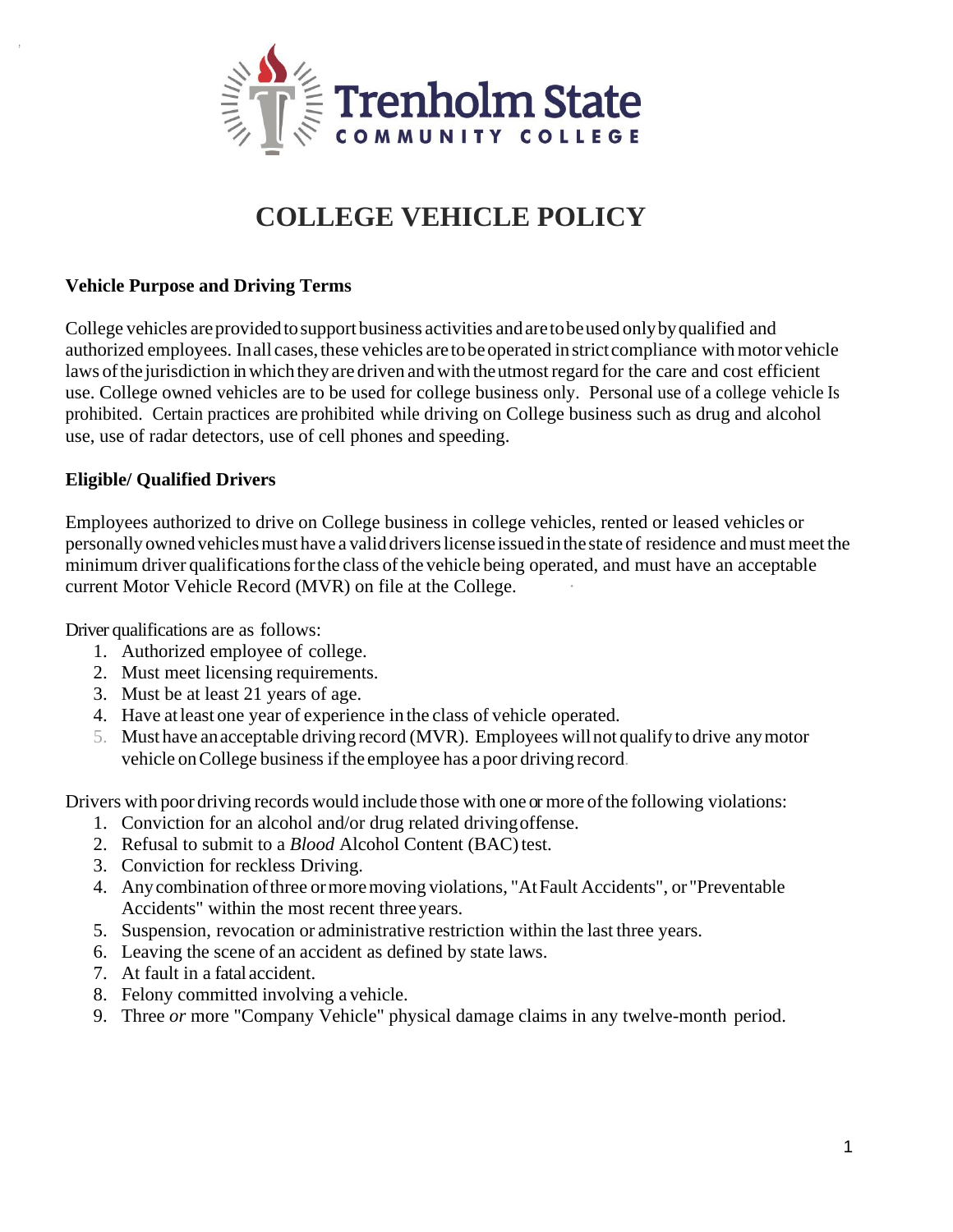### **REQUEST FOR CHECK OF DRIVING RECORD AND AUTHORIZATION OF APPLICANT/EMPLOYEE FOR TRENHOLM STATE COMMUNITY COLLEGE TO RELEASE DRIVING RECORD TO THE COLLEGES AUTO INSURANCE PROVIDER**.

IherebyauthorizeTrenholmStateCommunity Collegetoreleasemydrivingrecord/motor vehicle report to McGriff, Selbels & Williams, Inc. (auto Insurance provider) for Investigation andemployment purposes. Iunderstand thatthisreportmayberequested from time to time during *my* employment. Therefore, I authorize the release of my motor vehicle report at any time. Trenholm State Community College and its employees are. released from any and all liability, which may result from furnishing such Information.

(Applicant/Employee's Signature) Date

\_\_\_\_\_\_\_\_\_\_\_\_\_\_\_\_\_\_\_\_\_\_\_\_\_\_\_\_\_\_\_\_\_\_\_\_\_\_\_\_\_\_\_\_\_\_\_\_\_\_\_\_\_\_

In Accordance with the Fair Credit Reporting Act (FCRA), Trenholm State Community College (employer) certifies that the Information requested below will be used for a "permissible purpose" as defined In the Act and no other purpose. We further certify that the Information will not be used in violation of any federal orstate equal opportunity law or regulation. If adverse employment action is taken based upon the Information received, we will furnish a copy of the motor vehicle report and a summary of the applicant/employee's rights to theapplicant/employee.

| <b>Trenholm State Community College</b>                                                                                                                                                                     |
|-------------------------------------------------------------------------------------------------------------------------------------------------------------------------------------------------------------|
| Date                                                                                                                                                                                                        |
|                                                                                                                                                                                                             |
| Title                                                                                                                                                                                                       |
| The following named person has made application with or presently works for our company. Please<br>furnish us with a copy of his/her driving report. As stated above, this will only be used for employment |
|                                                                                                                                                                                                             |
|                                                                                                                                                                                                             |
|                                                                                                                                                                                                             |
|                                                                                                                                                                                                             |
|                                                                                                                                                                                                             |
|                                                                                                                                                                                                             |